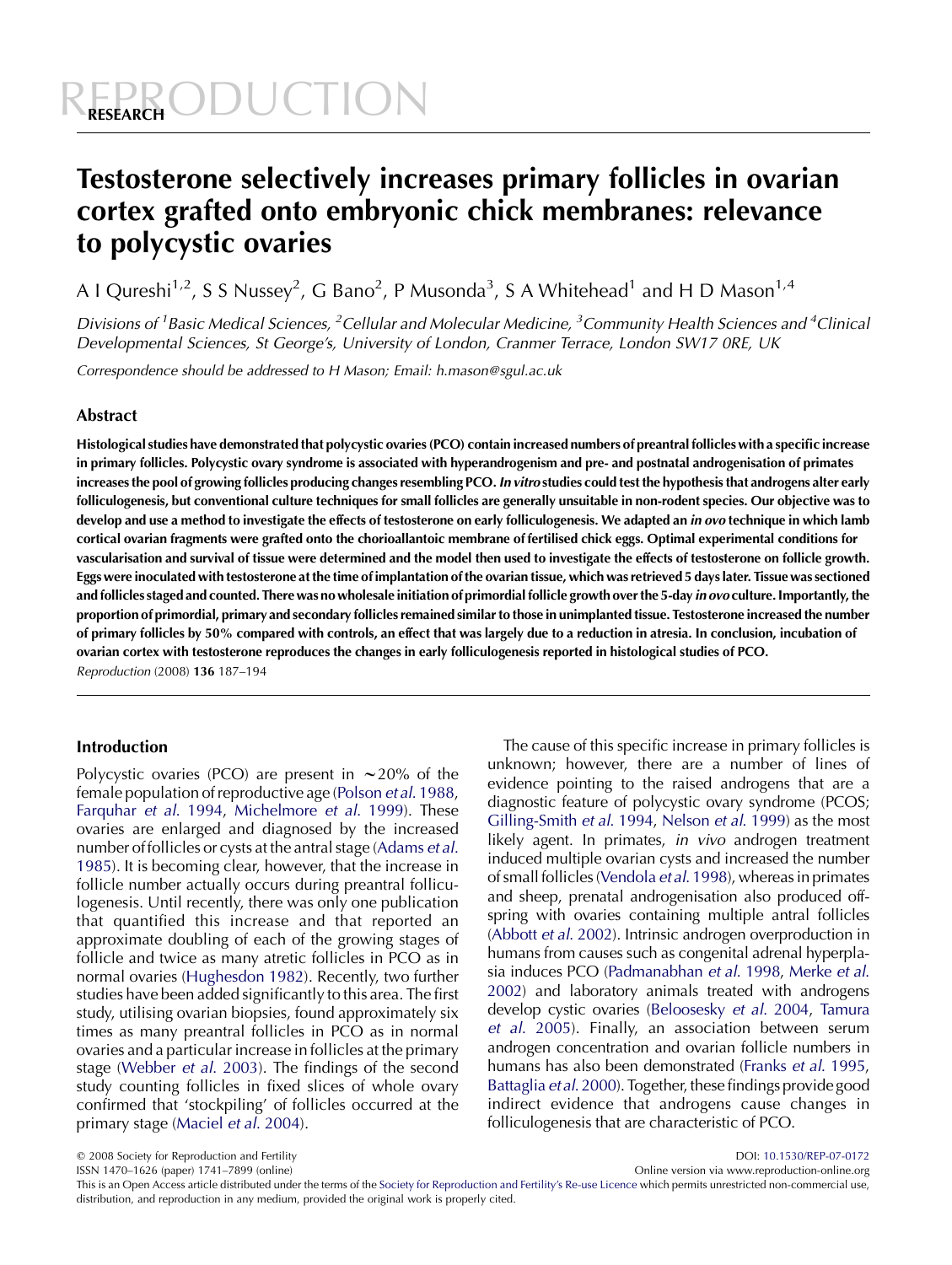To date, there have been no studies directly investigating the effects of androgens on primate follicles grown in culture, largely due to the methodological problems of wholesale activation of primordial follicles and high rates of atresia. In 2002, Fortune et al. described the implantation of foetal bovine ovarian cortical pieces 'under' the chorioallantoic membrane (CAM) of chick embryos ([Cushman](#page-6-0) et al. 2002). They reported that this in ovo culture procedure did not result in wholesale initiation of primordial follicular growth. The aim of our study was to adapt this technique to examine the hypothesis that testosterone is responsible for the specific increase in primary follicles seen in PCO. We report the conditions required to permit follicle survival in pieces of prepubertal lamb ovarian cortex grafted onto the CAM of fertilised chicken eggs, the fate of follicles grafted in this way and the effects of in ovo testosterone exposure on follicle growth and survival.

#### Results

## Factors affecting embryonic chick survival and vascularisation of implanted ovarian tissue

In establishing this method, conditions were optimised for embryonic chick survival and hence vascularisation of implanted ovarian tissue. Initial experiments determined that important determinants were the length of the pre-incubation period and the time for which the egg was out of the incubator i.e. during the windowing and implanting procedures. Survival dropped from 60% at 2 days of storage to less than 20% at 17 days. The highest survival (more than 50%) was seen when the total operative procedure was less than 3 min and this fell to 20% when 7 min or more were taken.

Embryonic survival and tissue vascularisation in eggs containing surviving embryonic chicks using 'dropped' versus 'wedged' techniques were  $63\%$  ( $n=30$ ) and  $50\%$  $(n=20)$  vs 50%  $(n=14)$  and 86%  $(n=7)$  respectively. There were no significant differences in these parameters  $(\chi^2)$ ; however, wedged tissue proved easier to retrieve and was therefore adopted. Non-vascularised tissue was generally located away from the CAM region (albumen, yolk sac, etc). Tissue that had become encapsulated by the CAM contained obvious blood vessels [\(Fig. 1](#page-2-0)A–E). The optimised procedure resulted in a mean embryo survival per experiment of 52% and of these 46% contained well-vascularised tissue ( $n=100$  eggs).

# Folliculogenesis in ovarian cortical fragments cultured in ovo for 5 days

Healthy follicles at all stages were seen in vascularised tissue although secondary follicles were rare [\(Fig. 1](#page-2-0)F–I). In the histological sections, nucleated chick blood cells could be seen infiltrating the lamb tissue. The percentage of primordial, primary and secondary follicles in cortical fragments implanted onto the CAM for 5 days was 69, 14.5 and 1.6 respectively and this was similar to the unimplanted baseline fragments in which the corresponding percentages were 76, 14.6 and 0.8 respectively. In total, 840 follicles (both healthy and atretic) were counted. Thus, the mean percentage of primordial follicles dropped by 10.3%, the mean percentage of primary follicles was unchanged and there was a doubling of secondary follicles in tissue cultured in ovo. These differences were not statistically significant. The percentage of atretic follicles in well-vascularised cortical tissue was double that in unimplanted tissue; 15% vs  $8.4\%$  ( $P=0.002$ ).

# Effects of testosterone

Testosterone was found to disperse rapidly throughout the compartments of the egg and although not evenly distributed large amounts were available in the CAM throughout the 5 days of experimentation. For the experiment on the effects of testosterone on follicle growth, of the 100 pieces implanted from two lambs, 24 vascularised pieces were retrieved and 14 of these were considered very well or well vascularised and processed further. Final numbers were three for each of the implanted control and testosterone-treated groups and four for each of baseline unimplanted, FSH- and testosterone and FSH-treated groups. There were no significant differences in vascularisation rates between different treatments (Mann–Whitney test).

A total of 2773 follicles were imaged; 275 follicles were classed as ungradable, in that they were of insufficient quality to permit accurate visualisation of follicular features. The number of tissue pieces and number and percentage of follicles of each stage are shown in Table 1. The number of follicles of each stage is the total number in all tissue pieces within a treatment group. The respective percentage is the weighted mean of the percentage data calculated from each individual tissue piece.

Each of the hormone treatments caused a selective increase in the proportion of primary follicles. The proportion of primary follicles was 50% higher in the testosterone-treated group than in the implanted control: 21 vs  $14\%$ ,  $P < 0.01$  [\(Fig. 2](#page-3-0)). The addition of FSH produced similar results (48% increase  $P=0.01$ ) and the addition of testosterone and FSH together had an even greater effect with a 74% increase  $(P \le 0.001)$ . There was no change in the proportion of secondary follicles in tissue exposed to FSH, but there was a reduction in follicles of this stage in both groups exposed to testosterone. This difference was not significant, however, because of the wide range. Interestingly, there was a significant fall in the percentage of atretic follicles in both groups in which testosterone was added: 15% to 5.6 and 6.7% for testosterone alone and testosterone with FSH respectively. Both reductions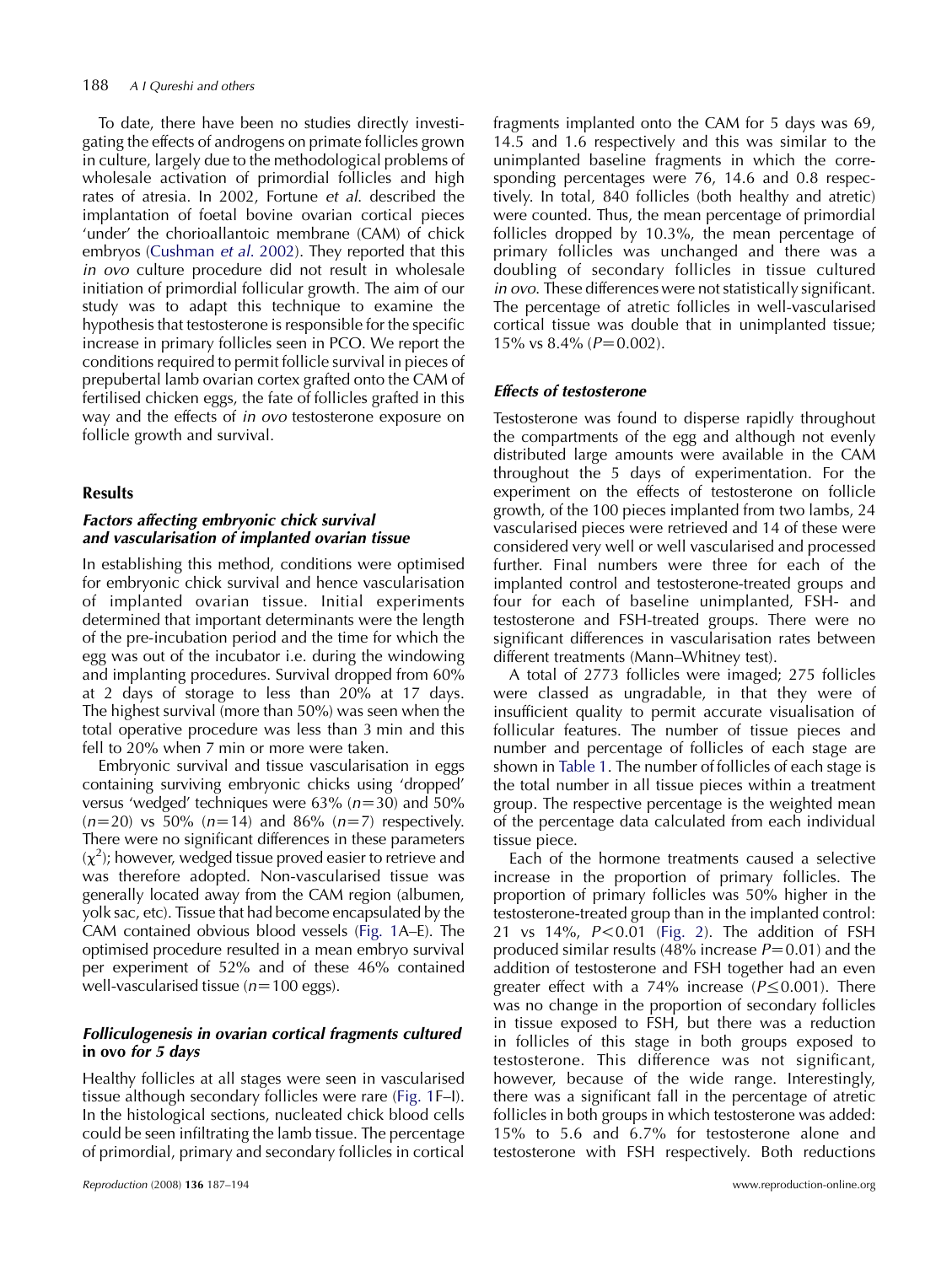<span id="page-2-0"></span>

Figure 1 (A–E) Variation in macroscopic vascularisation of tissue recovered 5 days after implantation. Figures in parentheses indicate the frequency with which each degree of vascularisation was found. (A) Non-vascularised tissue usually retrieved from the albumen or yolk or on the shell or vitelline membranes or amnion (24%). (B) Poorly vascularised tissue encapsulated by the CAM with obvious blood vessels but ovarian tissue pale in colour (18%). (C) Partly-vascularised tissue that was pink in isolated areas (22%). (D) Well-vascularised tissue that was mostly pink (28%) and (E) very well-vascularised tissue that was pink throughout (8%). (F–I) Histological sections of a primordial (F), primary (G) and secondary (H) follicles in lamb ovarian cortical tissue cultured using the CAM technique. Nucleated chick red blood cells (arrows) are clearly seen infiltrating the ovarian tissue. An atretic follicle is illustrated in (I).

were highly significant  $(P<0.001)$ . Conversely, there was no significant change in the rate of follicle atresia in those pieces exposed to FSH alone.

# Discussion

The first use of the CAM technique may have been as early as 1911, but it had clearly been used by several investigators by the 1920s and 1930s ([Burnet 1933](#page-6-0)). It has been used by embryologists for many years ([Rawles 1952\)](#page-6-0) and more recently was adopted to study the factors involved in angiogenesis [\(Ribatti](#page-6-0) et al. [1996](#page-6-0), [Brooks](#page-6-0) et al. 1999, [Storgard](#page-6-0) et al. 2005). There have been two reports describing the use of the CAM technique for studying early folliculogenesis in foetal bovine tissue [\(Fortune](#page-6-0) et al. 2000, [Cushman](#page-6-0) et al. [2002\)](#page-6-0). The authors did not, however, provide a detailed analysis of the optimal conditions required for successful vascularisation or data regarding success rates of this technique. Our interest in mechanisms controlling early folliculogenesis, particularly in relation to PCO, led us to investigate the potential use of this technique in non-foetal tissue. Our initial studies were carried out in human cortex but we found, similar to others [\(Schmidt](#page-6-0) et al. 2003), that the density of follicles in typical patients undergoing oophorectomy was too low to be of practical use and we changed to using lamb ovaries.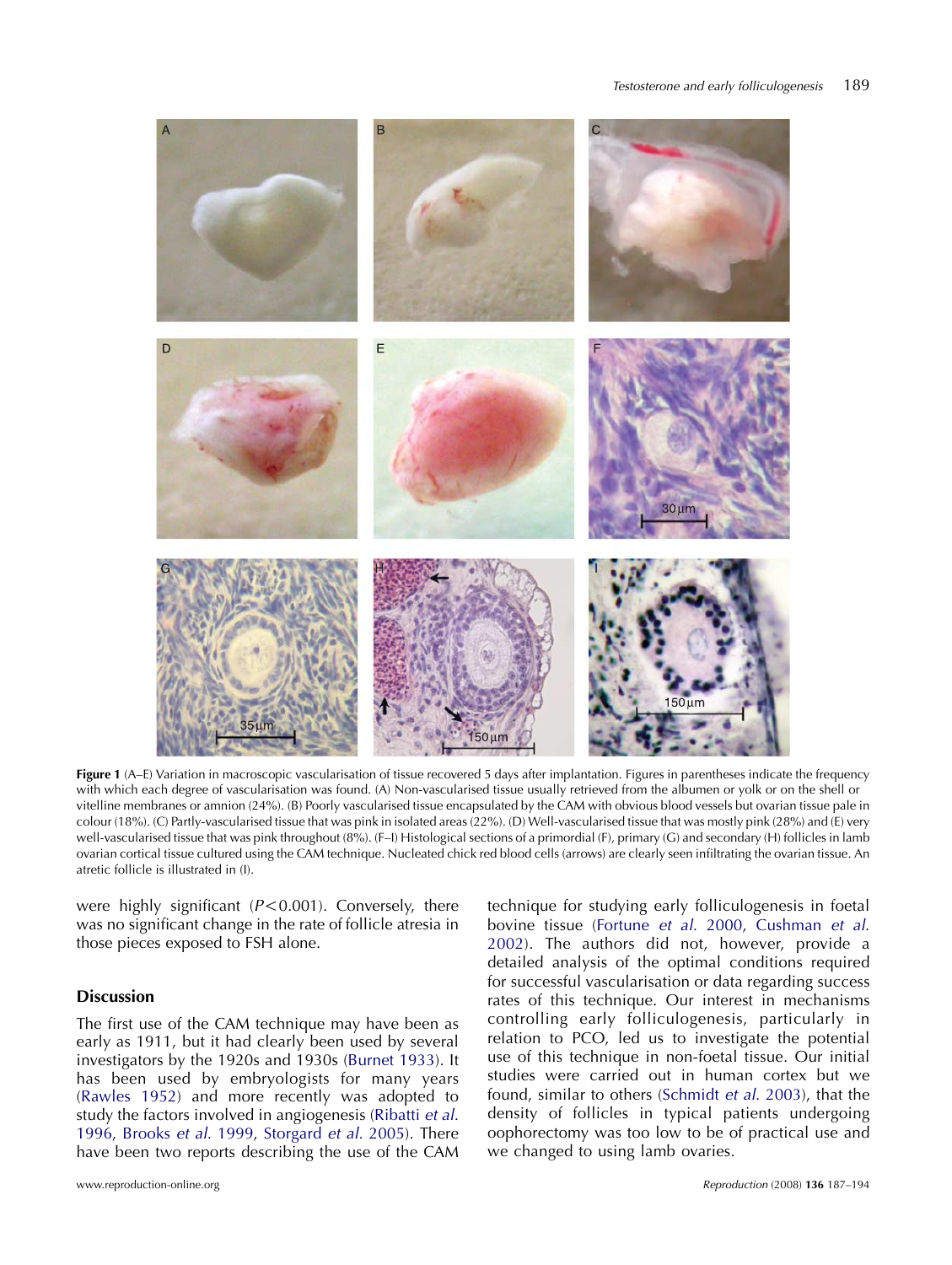<span id="page-3-0"></span>Table 1 Numbers of embryos and well-vascularised pieces of tissue retrieved and used for comparison. In the first two columns, the figures in parentheses show the percentages. The last four columns show the total number of follicles found of each stage for each treatment. Numbers in parentheses show straight and weighted percentages.

| <b>Treatment</b>     | Number of<br>surviving embryos<br>(° <sub>o</sub> ) | Number of tissue<br>pieces well vascu-<br>larised $(\% )$ | Number of<br>primordial follicles<br>$\frac{\%}{\mathrm{weighted}}$ % | Number of<br>primary follicles<br>$\frac{\frac{6}{2}}{100}$ (%) weighted %) | Number of<br>secondary follicles<br>$\frac{\frac{6}{2}}{\sqrt{2}}$ (%/weighted %) | Number of atretic<br>follicles<br>$\frac{\%}{\mathrm{weighted}}$ % |
|----------------------|-----------------------------------------------------|-----------------------------------------------------------|-----------------------------------------------------------------------|-----------------------------------------------------------------------------|-----------------------------------------------------------------------------------|--------------------------------------------------------------------|
| Unimplanted          |                                                     |                                                           | 401 (74/76)                                                           | 77 (15/15)                                                                  | 4(1/1)                                                                            | 44 (11/8)                                                          |
| Implanted control    | 13 (52)                                             | 3(50)                                                     | 266 (68/69)                                                           | 56 (15/15)                                                                  | 6(2/2)                                                                            | 58 (15/15)                                                         |
| Testosterone         | 13(52)                                              | 3(60)                                                     | 575 (56/73)                                                           | 158 (22/20)                                                                 | 6(1/1)                                                                            | 44(22/6)                                                           |
| $Testosterone + FSH$ | 14 (56)                                             | 4(67)                                                     | 302 (59/67)                                                           | 114(30/25)                                                                  | 5(2/1)                                                                            | 30(10/7)                                                           |
| <b>FSH</b>           | 12 (48)                                             | 4(57)                                                     | 62 (230/65)                                                           | 76 (23/22)                                                                  | 6(4/2)                                                                            | 40(13/11)                                                          |

In excess of 500 eggs were implanted to establish the technique and from the early stages it was apparent that cortical fragment vascularisation was completely dependent upon chick embryo survival with both the duration of the pre-incubation storage and the operative procedure being important determinants. Increased embryonic death in relation to the duration of egg exposure to the air is likely to be due to dehydration and a lethal drop in temperature.

In vascularised tissue, there was evidence of extensive invasion or anastomosis by chick vessels, even after only 5 days. [Cushman](#page-6-0) et al. (2002) also reported that, when successful, vascularisation was evident within 2 days of implantation of foetal bovine cortical slices and was extensive after 10 days. In contrast to these experiments, their pieces of implanted ovarian cortex were very small, i.e., 0.5 mm<sup>3</sup>. We inserted larger pieces because

vascularisation was equally as good and these were more readily retrieved and visualised.

A number of approaches have been used to attempt to culture both follicles and whole ovaries and although there has been some success with murine tissue ([Blandau](#page-6-0) et al. [1965](#page-6-0), [Eppig & O'Brien 1996](#page-6-0)), bovine and primate cortical slices have proven more difficult. There were two main problems making these methods unsuitable to address our hypothesis. The first was the synchronous activation of the majority of resting (primordial) follicles, which was mirrored bya massive increasein primary follicles [\(Fortune](#page-6-0) et al[. 2000\)](#page-6-0) within the first day. This is very different from the more gradual activation of primordial to primary follicles occurring in vivo. Similarly, wholesale activation of primordial follicles was reported in cortical slices of adult bovine [\(Braw-Tal & Yossefi 1997](#page-6-0)) and human ovarian cortical slices ([Hovatta](#page-6-0) et al. 1997) and the techniques are



Figure 2 The proportion of atretic and healthy follicles of different stages in each group of baseline or implanted pieces of tissue (weighted mean $\pm$ s.E.M.). There was a significant decrease in the proportion of primordial follicles and an increase in atresia when tissue was implanted  $(P=0.014$  and 0.002 respectively). The proportion of primary follicles was increased in those pieces exposed to androgen in the absence  $(P=0.019)$  or presence  $(P<0.001)$  of FSH. There was a highly significant corresponding reduction in atresia in each case  $(P< 0.001)$ . FSH also increased primary follicle numbers  $(P=0.013)$ , but there was no change in the proportion of atretic follicles with this hormone.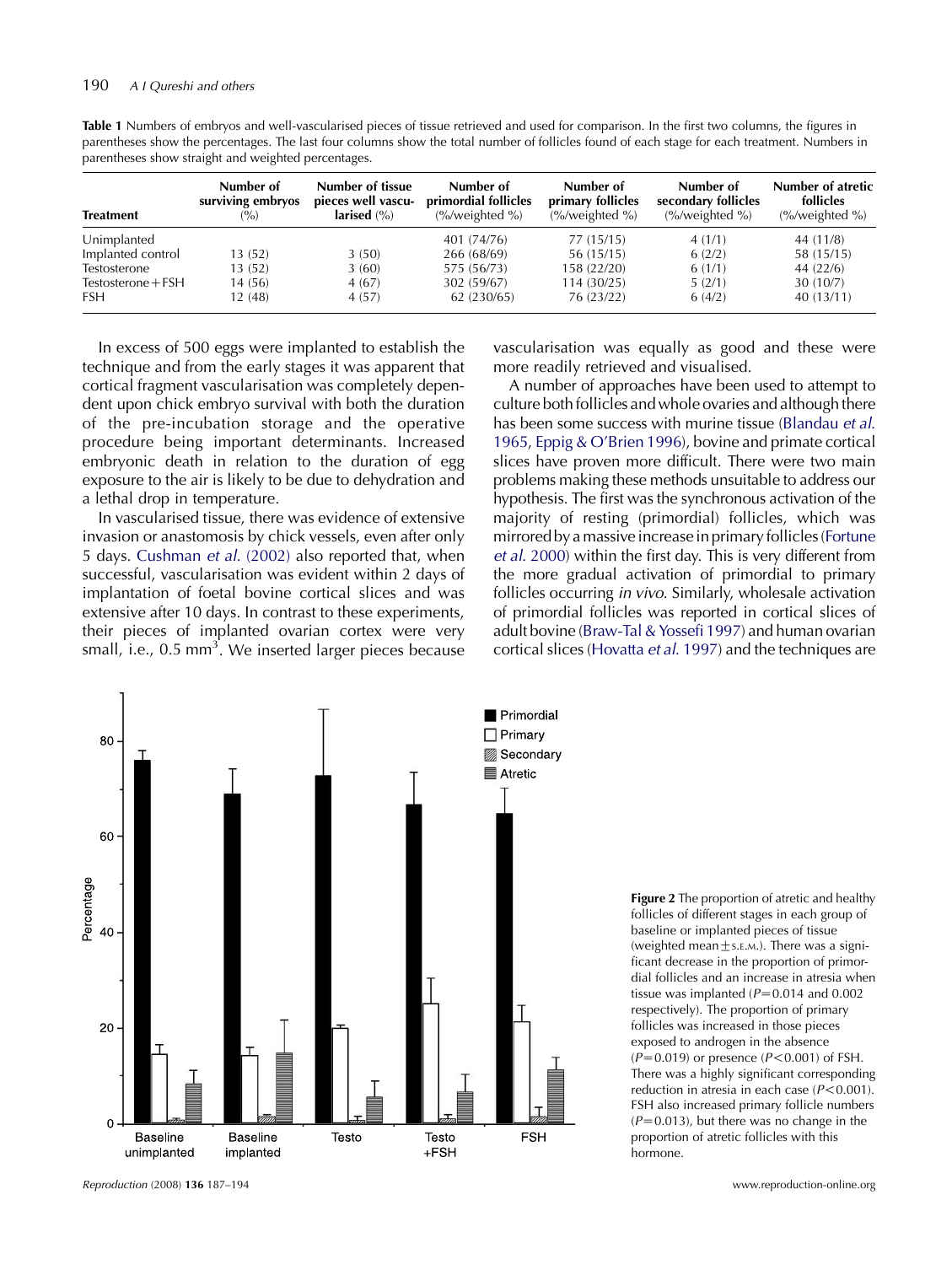addressed by [Fortune \(2003\)](#page-6-0). In our experiments with the CAM method, there was no wholesale transition of primordial to primary follicles and the proportion of primordial, primary and secondary follicles remained largely unchanged with culture as was found by [Cushman](#page-6-0) et al[. \(2002\)](#page-6-0). Not surprisingly, we did see an increase in the proportion of atretic follicles when tissue was implanted.

The second problem with previous culture methods was the large number of follicles that became atretic. It is not uncommon for half of cultured follicles to be lost due to atresia using such techniques [\(Wandji](#page-7-0) et al. 1996). We were concerned that rapid initiation and a high rate of atresia may mask changes produced by androgens and therefore, although laborious, we considered the CAM method the most suitable to address our hypothesis. The rate of atresia that we have seen in our tissue, even using our strict criteria, was even lower than that reported by other groups using this technique ([Wandji](#page-7-0) et al. 1996, [Cushman](#page-6-0) et al. 2002), but this may be partly due to the fact that other studies were performed using foetal tissue in which the basal rate of follicle death is likely to be higher.

Using this technique, we have demonstrated that exposure to testosterone selectively increased the proportion of follicles at the primary stage. In other words, we have reproduced the findings of studies counting follicles in biopsies and slices of PCO. Our data add considerable weight to the hypothesis that androgens cause the alteration in early follicle development seen in PCO. Our data indicate that the most likely explanation for this is that testosterone reduced the number of follicles undergoing atresia. These data contrast with those of both [Hughesdon \(1982\)](#page-6-0) and Webber et al[. \(2003\)](#page-7-0) who found no change in the proportion of atretic follicles in cortical biopsies or slices from PCO. In a more recent study, however, it was discovered that cultured follicles from PCO survived to a much greater extent than those from normal ovaries and this was due to reduced atresia [\(Webber](#page-7-0) et al. 2007). Our data suggest a possible mechanism for this effect. It remains to be determined whether androgens are also having a direct effect on follicle growth or are modulating the levels of local or endocrine factors. To date, neither androgen nor FSH receptors have been demonstrated in primordial follicles of sheep or human follicles, but in sheep androgen receptor protein was present in type-2 follicles, equivalent to our primary and primary–secondary transitional follicles ([Juengel](#page-6-0) et al. [2006\)](#page-6-0) and in isolated human follicles, 18% of transitional follicles and 43% of primary follicles expressed testosterone receptors (Rice et al[. 2007](#page-6-0)) suggesting that there might be a direct effect on atresia by androgen in at least this proportion of follicles. It is possible that exposure to androgens could increase the number of androgen receptor-positive follicles, but we have not yet determined this.

Our data show that follicle-stimulating hormone (FSH) also altered the proportion of primary follicles. While many studies have demonstrated preantral folliculogenesis in the absence of gonadotrophins, FSH receptors are present on early follicles and FSH may therefore be exerting an effect (Oktay et al[. 1997](#page-6-0), Rice et al[. 2007](#page-6-0)), although the percentage of follicles expressing this receptor is very low. Interestingly, there was no significant effect of FSH on follicle atresia in our experiments and the increase in primary follicles appears to come from increased initiation as there was a fall in primordial follicles, although this was not significant. This supports the findings of an earlier paper in which FSH was found to promote preantral follicle growth in rats without having an effect on apoptosis [\(McGee](#page-6-0) et al[. 1997](#page-6-0)).

Very few of the fundamental genes involved in early folliculogenesis have been identified; nevertheless some abnormalities have been shown in PCO. GDF9, for example, is implicated in early follicle growth and whereas in normal human ovaries GDF9 was detected in 32% of oocytes in primordial follicles and 96% of primary follicles, in PCO, GDF9 mRNA was not detected in primordial follicles and was present in less than 12% of primary follicles ([Teixeira Filho](#page-7-0) et al. 2002). The effects of androgens on GDF9 expression are, however, unknown but this promises to be a fruitful area for future research.

Although higher in the serum of women with PCOS (Cook et al[. 2002,](#page-6-0) Laven et al[. 2004](#page-6-0)), the foetal differentiative factor AMH was present at a lower frequency in primordial and transitional follicles in these ovaries on immunostaining (Stubbs et al[. 2005](#page-6-0)). AMH-knockout mice have increased follicle initiation and follicles progress rapidly through the early stages of folliculogenesis ([Durlinger](#page-6-0) et al. 1999). Low levels of AMH in PCO could therefore produce the same effect. The effects of androgens on the production of this factor are, however, also unknown.

One disadvantage of the CAM method is that factors produced by the embryo itself may effect the growth of follicles in the implanted cortex. For example, Fortune et al. elegantly demonstrated that chick AMH inhibited follicle growth in this model by showing that, unlike their early experiments, growth did occur in tissue grafted from mice null mutant for the AMH type II receptor (Gigli et al[. 2005](#page-6-0)). In our experiment, it was assumed that if implanted tissue was indeed exposed to chick AMH that this would be likely to affect all treatment groups equally.

In conclusion, we have shown that the method first adopted by Fortune et al[. \(2000\)](#page-6-0) for investigating folliculogenesis in fragments of bovine embryo ovaries can be applied to lamb ovarian tissue. In addition, our studies have carefully defined the conditions under which successful vascularisation of cortical tissue occurs. Unlike classical methods of in vitro culture,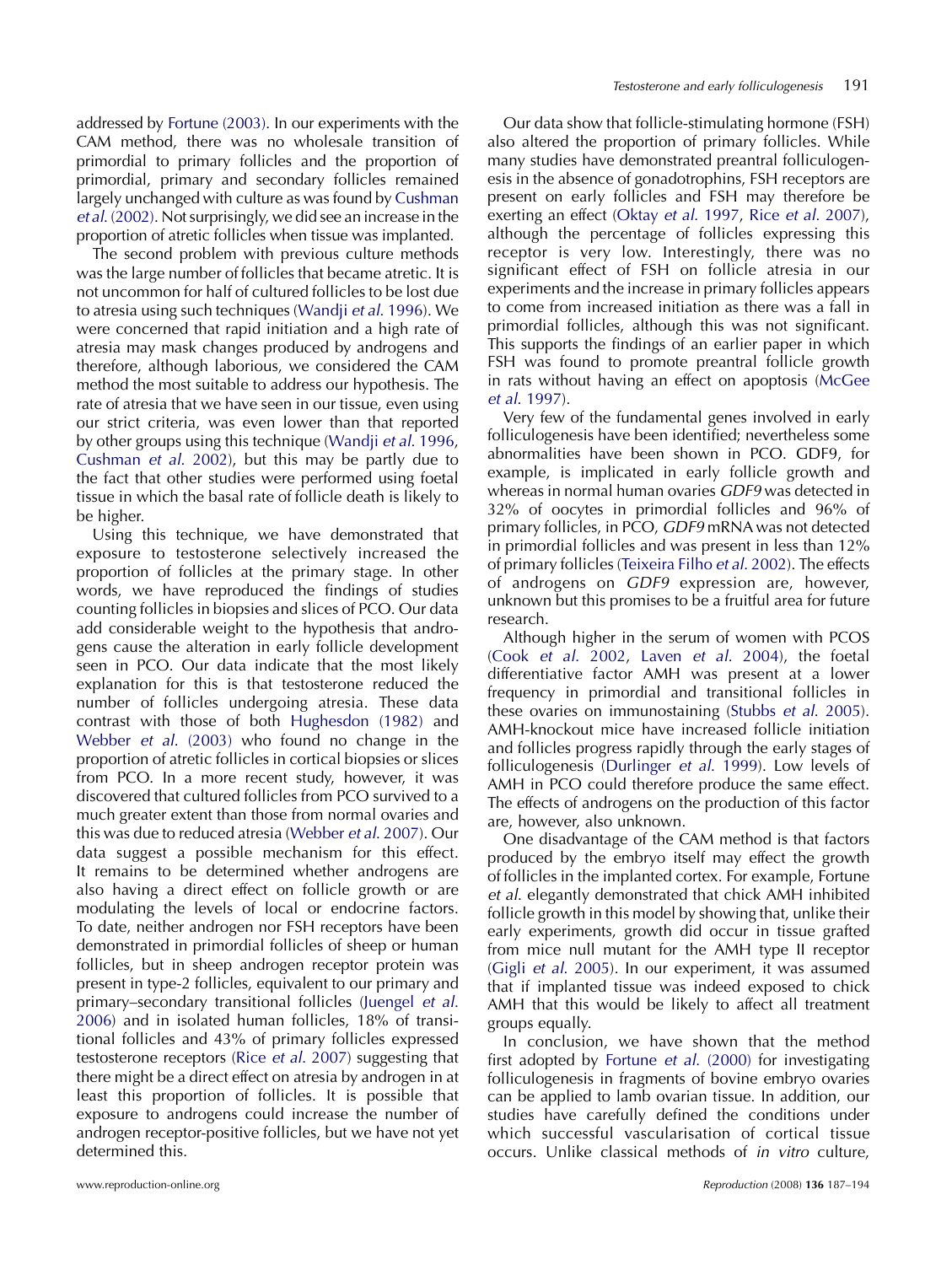this method did not result in wholesale activation of primordial to primary follicles. Exposure of the tissue in this model to testosterone, with or without FSH, caused a selective increase in the proportion of primary follicles reproducing the findings from key histological studies in PCO. Androgens are implicated in many of the manifestations of PCOS; reprogramming the HPO axis, the tendency to central adiposity and the insulin resistance. Now there is very good evidence that they are also responsible for the earliest follicular abnormalities seen in PCO. Elucidating the underlying cause of excess androgen production by these ovaries would appear to be of primary importance.

# Materials and Methods

## Development and characterisation of the CAM method

Fertilised eggs from White Leghorn chickens (Henry Stewart and Co. Ltd, Louth, Lincolnshire, UK) were kept at  $12 \text{ °C}$  for 0–17 days until required. Preliminary experiments investigated the effect of the length of time of pre-incubation on chick embryonic survival. Prior to implantation of ovarian tissue, eggs were transferred for 5 days to an incubator at  $37-38$  °C and relative humidity of 55–60% to permit foetal growth and development of the CAM. Both human and lamb cortical tissues were used while establishing the technique. Human ovarian tissue was collected with ethical approval and informed consent from five patients ranging in age from 36 to 46 years. The human tissue contained too few follicles to be experimentally useful. Lamb ovarian tissue from animals less than 1-year old was obtained from a local abattoir. Ovarian cortical fragments of  $\sim$  1  $\times$  2  $\times$  8 mm were dissected from lamb or human ovaries within 1 h of arrival in the laboratory. For baseline data, two fragments were fixed immediately in 4% paraformaldehyde.

The embryo, air sac and CAM were visualised through the eggshell using a fiber-optic light ('candling'); the CAM and the air sac marked with a pencil and a small drill used to excise a triangular piece of shell of  $8 \times 8 \times 8$  mm over the CAM ('windowing'). A 5 mm slit was made in the underlying shell membrane through which the ovarian tissue was implanted. Although [Cushman](#page-6-0) et al. (2002) reported insertion of tissue beneath the CAM, we found that this was impossible to perform without puncturing the CAM with resultant death of the embryo. A preliminary series of experiments determined optimum conditions. Lamb ovarian fragments were either dropped onto the CAM or fixed more firmly by wedging the tissue in the junction between the shell membrane and the CAM. The window was sealed with transparent adhesive tape and the eggs returned to the incubator. The effect of the time taken to candle, window the egg and implant the tissue on survival of the embryo was also assessed.

After 5 days the tissue was retrieved. Tissue encapsulated by the CAM and containing blood vessels was graded for vascularity from poorly vascularised, which appeared pale, to very well vascularised, in which the entire fragment was pink. After dehydration and wax embedding, serial sections  $5-6 \mu m$ were cut and stained with haematoxylin and eosin, visualised

with a Zeiss microscope and the images captured with a Nikon DXM1200 digital camera (Nikon, Kingston-upon-Thames, UK) and LUCIA image analysis software (Nikon, version 2.62). Only follicles with a visible nucleolus were included to avoid duplicate counting.

## Classifying follicular development and atresia

Primordial, primary and secondary follicles were classified according to the method of Wright et al[. \(1999\).](#page-7-0) Atretic follicles were identified by the presence of one or more pyknotic nuclei of the granulosa cells and/or the nucleus of the oocyte. It became clear in the early stages that tissue that was poorly vascularised contain high proportions of atretic follicles and therefore only well- and very well-vascularised tissues were processed in further experiments.

## Effects of testosterone treatment

Initially, the distribution of testosterone within the compartments of the egg was assessed by the addition of  $10 \mu l$  tritiated testosterone (Amersham Biosciences, 9 MBq/ml) to each of 20 eggs. At 24 h intervals for the next 5 days, four eggs were broken into separate dishes and from each 250 µl of each of the following were collected: yolk, albumen, CAM cavity fluid, CAM, vitelline membrane and embryo. Tissues were macerated, spun and the supernatant aspirated. These were added to 4 ml scintillation fluid and the activity counted (LS 6000IC, Beckman Coulter, Buckinghamshire, UK).

For the testosterone treatment experiments, 50 eggs were implanted with pieces of ovarian cortex from one lamb. This experiment was performed twice. Follicles in tissue from five groups were counted: baseline unimplanted tissue and four groups of implanted tissue; control, testosterone treated, FSH treated and tissue exposed to both testosterone and FSH together. Testosterone at a final concentration in the egg (48 ml volume) of  $10^{-7}$  M (Sigma Chemical Co.) and/or FSH at 0.04 IU/ml (8 ng/ml; purified human pituitary, Endocrine Services, Bidford-On Avon, UK) were added in 10  $\mu$ l medium through the slit in the shell membrane at the time of implantation. For control implanted tissue, 10 µl medium alone was added. The window was sealed with Sellotape and the eggs returned to the incubator for a further 5 days after which the tissue was retrieved and processed as outlined above.

# Statistical analysis

To assess the rate of atresia and the degree of follicle initiation, 840 follicles were counted. In the testosterone experiments, 2773 follicles were counted. The former represents all the healthy and atretic follicles counted in serial sections of four well-/very well-vascularised pieces of tissue and four baseline controls. For the analysis of the testosterone-treated tissue, transitional follicles were designated as either primordial or primary according to whether they had more or less than 50% cuboidal cells. Due to the wide range of follicle numbers within each cortical section, these data are more meaningfully analysed by proportion rather than absolute number. To adjust for the wide range of numbers of follicles in each tissue piece,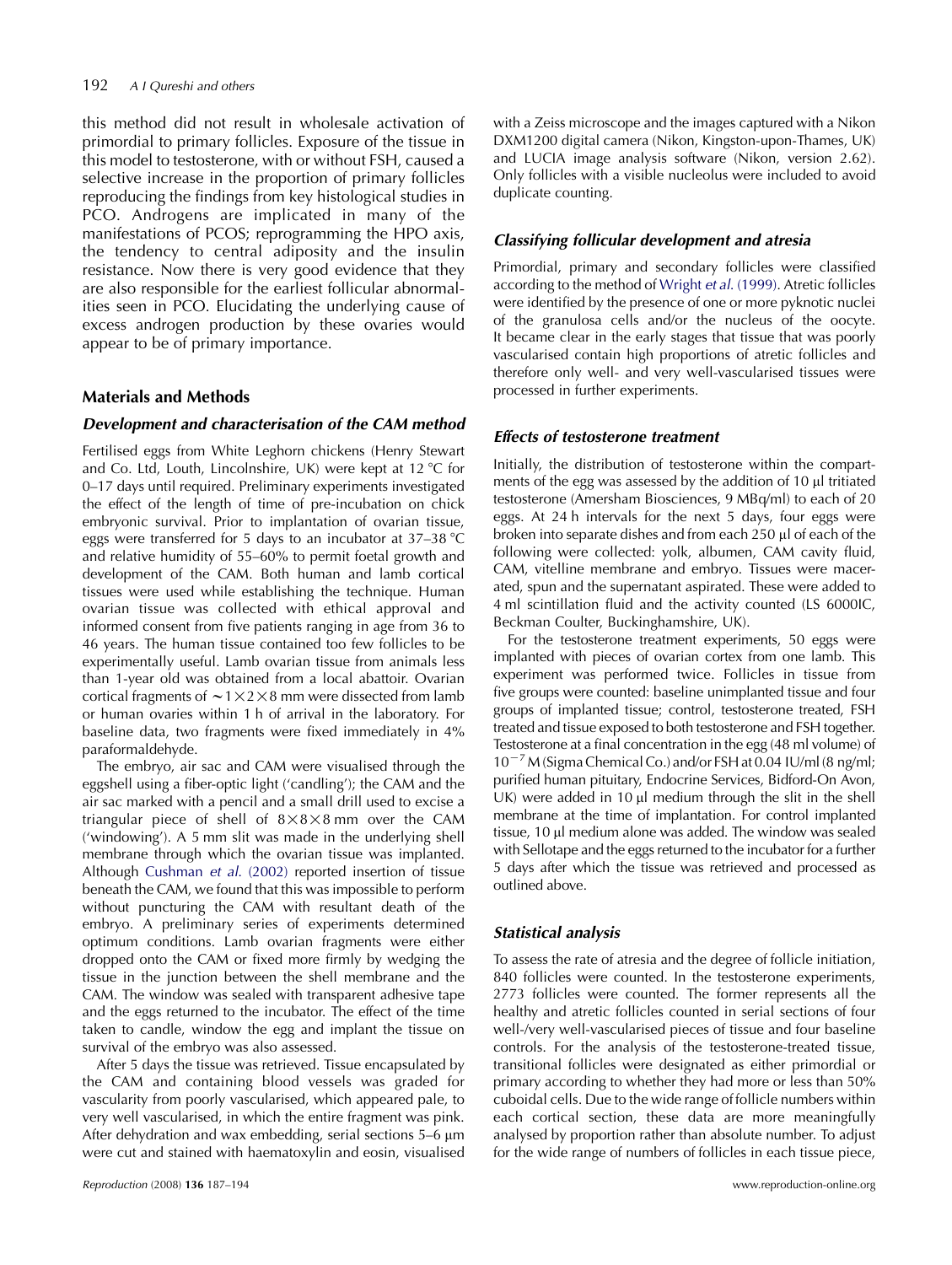<span id="page-6-0"></span>weighted averages were calculated. We analysed the differences between the proportions using binomial regression allowing for overdispersion, using the blogit command with robust standard errors in Stata 9 (StataCorp LP, College Station, TX, USA). Kruskal–Wallis, Mann–Whitney, and  $\chi^2$ -tests were used for other analyses as indicated in the text.

#### Declaration of interest

The authors declare that there is no conflict of interest that would prejudice the impartiality of this scientific work.

## Funding

This research was supported by St George's Hospital Charitable Foundation, The Wellcome Trust and Eli Lilly.

#### References

- Abbott DH, Dumesic DA & Franks S 2002 Developmental origin of polycystic ovary syndrome – a hypothesis. Journal of Endocrinology 174  $1 - 5$
- Adams J, Franks S, Polson DW, Mason HD, Abdulwahid N, Tucker M, Morris DV, Price J & Jacobs HS 1985 Multifollicular ovaries: clinical endocrine features and response to pulsatile gonadotrophin releasing hormone. Lancet 2 1375–1379.
- Battaglia C, Regnani G, Artini PG, Giulini S, Genazzani AD, Genazzani AR & Volpe A 2000 Polycystic ovary syndrome: a new ultrasonographic and color Doppler pattern. Gynecological Endocrinology 14 417–424.
- Beloosesky R, Gold R, Almog B, Sasson R, Dantes A, Land-Bracha A, Hirsh L, Itskovitz-Eldor J, Lessing JB, Homburg R et al. 2004 Induction of polycystic ovary by testosterone in immature female rats: modulation of apoptosis and attenuation of glucose/insulin ratio. International Journal of Molecular Medicine 14 207–215.
- Blandau RJ, Warrick E & Rumery RE 1965 In vitro cultivation of embryo mouse ovaries. Fertility and Sterility 16 705–715.
- Braw-Tal R & Yossefi S 1997 Studies in vivo and in vitro on the initiation of follicle growth in the bovine ovary. Journal of Reproduction and Fertility 109 165–171.
- Brooks PC, Montgomery AM & Cheresh DA 1999 Use of the 10-day-old chick embryo model for studying angiogenesis. Methods in Molecular Biology 129 257–269.
- **Burnet FM** 1933 A virus disease of the canary of the fowl-pox group. Journal of Pathology and Bacteriology 37 107–122.
- Cook CL, Siow Y, Brenner AG & Fallatt ME 2002 Relationship between serum Mullerian inhibiting substance and other reproductive hormones in untreated women in PCOS and normal women. Fertility and Sterility 77 141–146.
- Cushman RA, Wahl CM & Fortune JE 2002 Bovine ovarian cortical pieces grafted to chick embryonic membranes: a model for studies on the activation of primordial follicles. Human Reproduction 17 48–54.
- Durlinger ALL, Kramer P, Karels B, de Jong FH, Uilenbroek JTJ, Grootegoed JA & Themmen JPN 1999 Control of primordial follicle recruitment by anti-Mullerian hormone in mouse ovary. Endocrinology 12 5789–5796.
- Eppig JJ & O'Brien MJ 1996 Development in vitro of mouse oocytes from primordial follicles. Biology of Reproduction 54 197–207.
- Farquhar CM, Birdsall M, Manning P & Mitchell JM 1994 Transabdominal versus transvaginal ultrasound in the diagnosis of polycystic ovaries in a population of randomly selected women. Ultrasound in Obstetrics and Gynecology 4 54–59.
- Fortune JE 2003 The early stages of follicular development: activation of primordial follicles and growth of preantral follicles. Animal Reproduction Science 78 135–163.
- Fortune JE, Cushman RA, Wahl CM & Kito S 2000 The primordial to primary follicle transition. Molecular and Cellular Endocrinology 163 53–60.
- Franks S, Willis D, Mason HD & Gilling-Smith C 1995 Comparative androgen production from theca cells of normal women and women with polycystic ovaries. In Polycystic Ovary Syndrome, pp 334–352. Ed. RJ Chang. New York: Springer-Verlag.
- Gigli I, Cushman RA, Wahl CM & Fortune JE 2005 Evidence for a role for anti-Müllerian hormone in the suppression of follicle activation in mouse ovaries and bovine ovarian cortex grafted beneath the chick chorioallantoic membrane. Molecular Reproduction and Development 71 480–488.
- Gilling-Smith C, Willis DS, Beard RW & Franks S 1994 Hypersecretion of androstenedione by isolated theca cells from polycystic ovaries. Journal of Clinical Endocrinology and Metabolism 79 1158–1165.
- Hovatta O, Silye R & Abir R 1997 Extracellular matrix improves survival of both stored and fresh human primordial and primary ovarian follicles in long-term culture. Human Reproduction 12 1032–1036.
- Hughesdon PE 1982 Morphology and morphogenesis of the Stein-Leventhal ovary and of so-called 'hyperthecosis'. Obstetrical and Gynecological Survey 37 59–77.
- Juengel JL, Heath D, Quirke LD & McNatty KP 2006 Oestrogen receptor a and  $\beta$ , androgen receptor and progesterone receptor mRNA and protein localisation within the developing ovary and in small growing follicles of sheep. Reproduction 131 81-92.
- Laven ISE, Mulders AGMGI, Visser IA, Themmen AP, De Jong FH & Frauser BCJM 2004 Anti-Mullerian hormone serum concentrations in normovulatory and anovulatory women of reproductive age. Journal of Clinical Endocrinology and Metabolism 89 318–323.
- Maciel GA, Baracat EC, Benda JA, Markham SM, Hensinger K, Chang RJ & Erickson GF 2004 Stockpiling of transitional and classic primary follicles in ovaries of women with polycystic ovary syndrome. Journal of Clinical Endocrinology and Metabolism 89 5321–5327.
- McGee EA, Perlas E, LaPolt PS, Tsafriri A & Hsueh AJ 1997 Folliclestimulating hormone enhances the development of preantral follicles in juvenile rats. Biology of Reproduction 57 990–998.
- Merke DP, Bornstein SR, Avila NA & Chrousos GP 2002 NIH conference. Future directions in the study and management of congenital adrenal hyperplasia due to 21-hydroxylase deficiency. Annals of Internal Medicine 136 320–334.
- Michelmore KF, Balen AH, Dunger DB & Vessey MP 1999 Polycystic ovaries and associated clinical and biochemical features in young women. Clinical Endocrinology 51 779-786.
- Nelson VL, Legro RS, Strauss JF III & McAllister JM 1999 Augmented androgen production is a stable steroidogenic phenotype of propagated theca cells from polycystic ovaries. Molecular Endocrinology 13 946–957.
- Oktay K, Briggs D & Gosden RG 1997 Ontogeny of follicle-stimulating hormone receptor gene expression in isolated human ovarian follicles. Journal of Clinical Endocrinology and Metabolism 82 3748–3751.
- Padmanabhan V, Evans N, Taylor JA & Robinson JE 1998 Prenatal exposure to androgens leads to the development of cystic ovaries in the sheep. Biology of Reproduction 56 (Supplement 1) 194.
- Polson DW, Wadsworth J, Adams J & Franks S 1988 Polycystic ovaries: a common finding in normal women. Lancet 1 870–872.
- Rawles M 1952 Transplantation of normal embryonic tissue in the chick embryo in biological research. Annals of the New York Academy of Sciences 55 302.
- Ribatti D, Vacca A, Roncali L & Dammacco F 1996 The chick embryo chorioallantoic membrane as a model for in vivo research on angiogenesis. International Journal of Developmental Biology 40 1189–1197.
- Rice S, Ojha K, Whitehead S & Mason H 2007 Stage-specific expression of androgen receptor (AR), follicle-stimulating hormone receptor (FSHR) and anti-Müllerian hormone type II receptor (AMHRII) in single, isolated, human preantral follicles: relevance to polycystic ovaries (PCO). Journal of Clinical Endocrinology and Metabolism 923 1034–1040.
- Schmidt KL, Byskov AG, Nyboe Andersen A, Muller J & Yding Andersen C 2003 Density and distribution of primordial follicles in single pieces of cortex from 21 patients and in individual pieces of cortex from three entire human ovaries. Human Reproduction 18 1158–1164.
- Storgard C, Mikolon D & Stupack DG 2005 Angiogenesis assays in the chick CAM. Methods in Molecular Biology 294 123–136.
- Stubbs SA, Hardy K, Da Silva-Buttkus P, Stark J, Webber LJ, Flanagan AM, Themmen AP, Visser JA, Groome NP & Franks S 2005 Anti-Mullerian